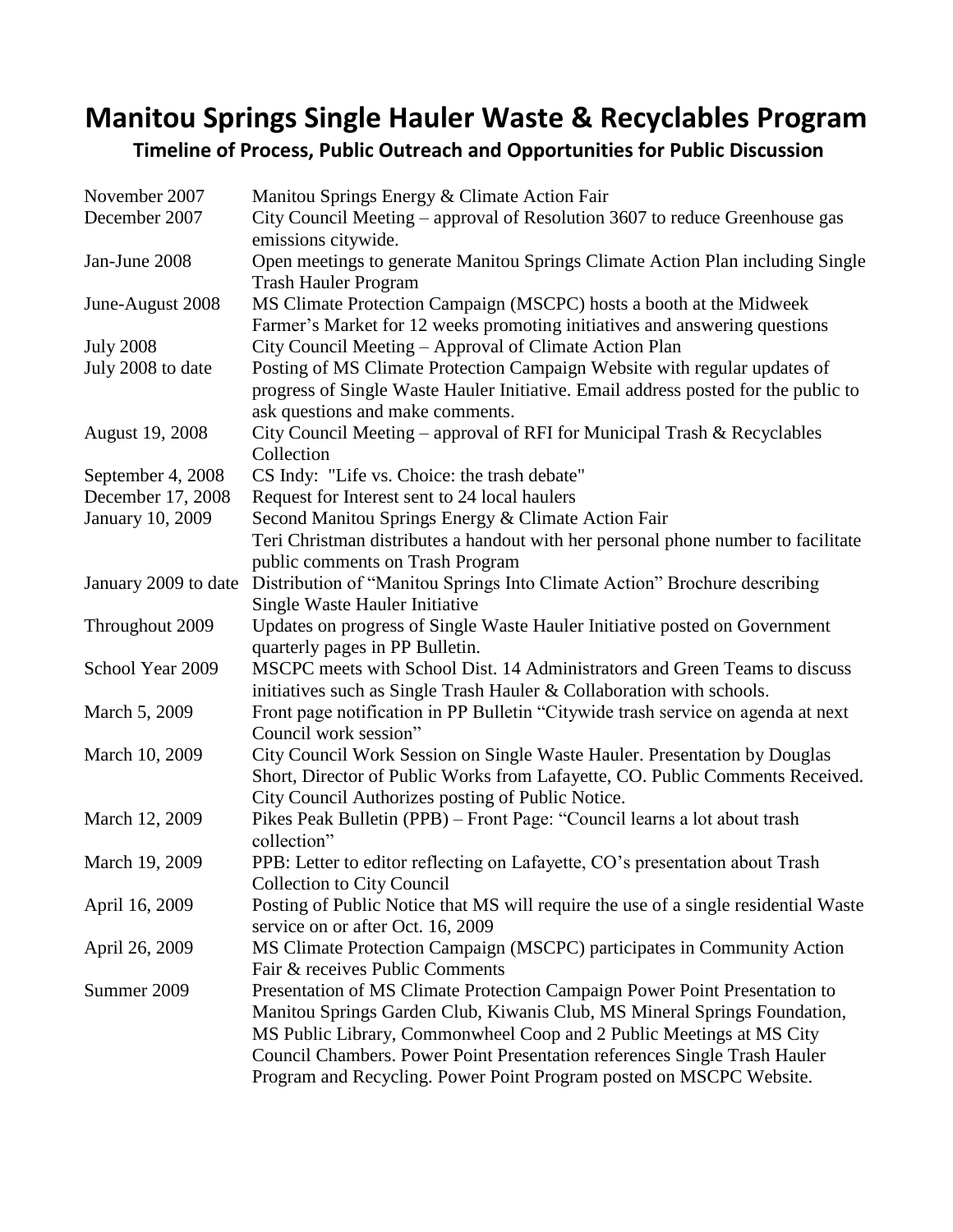| August 6, 2009          | PPB: Drummond announces he will not seek re-election: Achievements include          |
|-------------------------|-------------------------------------------------------------------------------------|
|                         | "beginning a process that could result in a single-stream recycling and trash       |
|                         | collection program."                                                                |
| <b>August 8, 2009</b>   | Gazette: 'Only another mayor can understand' Mayor Drummond will not seek re-       |
|                         | election: "Proceeded with a city-wide Single Stream Recycling notification to       |
|                         | implement recycling, saving on the wear and tear on our city streets, potentially   |
|                         | saving us money on waste disposal and reducing our carbon footprint."               |
| September 5-7, 2009     | MSCPC has booth at Commonwheel coop Arts & Crafts Festival promoting                |
|                         | recycling initiatives and the Single Trash Hauler Program                           |
| October 15, 2009        | PPB (newsletter to all residents): 1) Candidates tackle issues at town forum.       |
|                         | Mentions support of Single Hauler Trash Program. 2) Climate Protection              |
|                         | Campaign News. MS waste and recycling collection RFP could be posted soon.          |
|                         | Overview of proposed trash program                                                  |
| October 15, 2009        | Fresh Ink/Gazette: Manitou Springs candidate forum recap. Mentions support of       |
|                         | Single Hauler Trash Program                                                         |
| November, 2009          | MSCPC accepts MS Green Renters Organization as a subcommittee of the                |
|                         | organization. Several local landlords stay informed of Single Trash Hauling         |
|                         | Program                                                                             |
| November 5, 2009        | PPB: Snyder, Carpenter election winners. Mentions excitement about Single           |
|                         | Hauler Trash Program                                                                |
| January 12, 2010        | MS City Council Work Session on RFB for single waste/recyclables collection in      |
|                         | residential areas of the City & City service facility                               |
| January 14, 2010        | PPB - Front Page: "Council readies bid documents for citywide trash collection."    |
| <b>January 19, 2010</b> | MS City Council Meeting - Approves RFB for Citywide Waste/Recyclables               |
|                         | Collection                                                                          |
| January 21, 2010        | PPB: Council recap: Council also unanimously approved a bid form requesting         |
|                         | bids for a citywide trash hauling and recycling service for all single-family homes |
|                         | and multifamily dwellings with seven units or less.                                 |
| January 21, 2010        | PPB (newsletter to all residents): Message from the Mayor: Mentions Single          |
|                         | Hauler Trash Program                                                                |
| January 23, 2010        | 3 <sup>rd</sup> MS Energy & Climate Action Fair                                     |
| January 28, 2010        | PPB: Letter to the Editor: No to Single Hauler Trash Program                        |
| February 4, 2010        | PPB: Letter to the Editor: No to Single Hauler Trash Program                        |
| February 11, 2010       | PPB: Letter to Editor mentions Single Hauler Trash Program                          |
| February 18, 2010       | PPB: Letter to the Editor: Yes to Single Hauler Trash Program                       |
| March 11, 2010          | CS Indy: City haul: Manitou wants fewer trash trucks and more recycling             |
| March 18, 2010          | PPB: In other business Council also heard a report from Snyder on the status of     |
|                         | the Single Hauler Trash Program                                                     |
| March 25, 2010          | PPB: Front page: Trash collection service will start May 1 <sup>st</sup>            |
| March 26, 2010          | Springs Waste Systems mails letter citywide                                         |
| April 1, 2010           | PPB: Mayor responds to trash collection issues / 2 other letters                    |
| April 5, 2010           | KRDO News: Story about the Single Hauler Trash Program                              |
| April 6, 2010           | 1st reading: Single Hauler Trash Program                                            |
| April 8, 2010           | PPB: Letter to the Editor: No to Single Hauler Trash program                        |
| April 8, 2010           | PPB Residents weigh in on trash hauling plan                                        |
| April 14, 2010          | Informational meeting on Single Hauler Trash Program                                |
| April 15, 2010          | PPB: Two more trash letters                                                         |
| April 16, 2010          | Gazette: Some Manitou residents talk trash about single hauler system               |